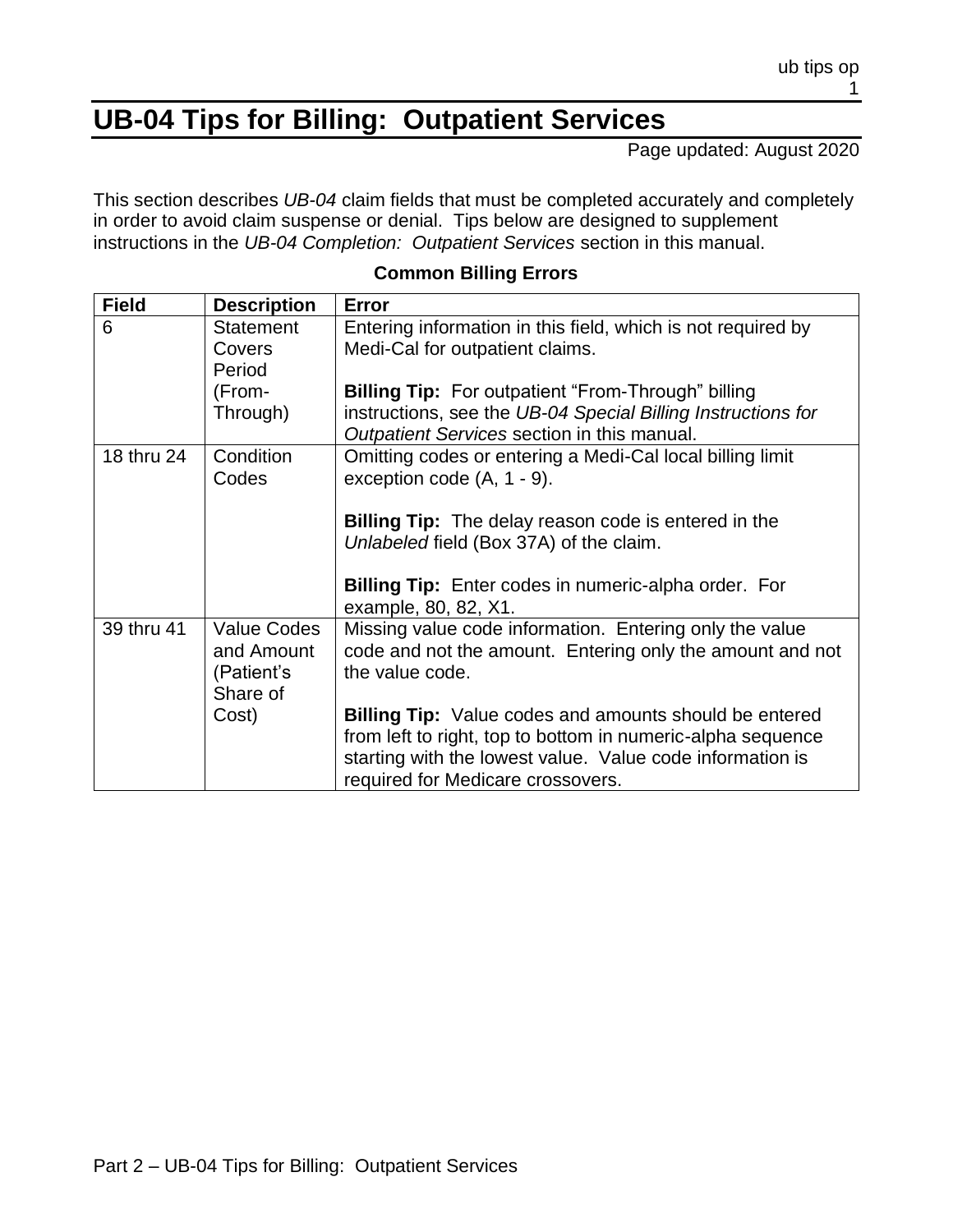# **Common Billing Errors (Continued)**

| <b>Field</b> | <b>Description</b>               | Error                                                                                                                                                                                                                                                                                                                                                                                                                                                                                                               |
|--------------|----------------------------------|---------------------------------------------------------------------------------------------------------------------------------------------------------------------------------------------------------------------------------------------------------------------------------------------------------------------------------------------------------------------------------------------------------------------------------------------------------------------------------------------------------------------|
| 43           | Description                      | Omitting individual dates of service required after entering<br>description of services rendered.                                                                                                                                                                                                                                                                                                                                                                                                                   |
|              |                                  | <b>Billing Tip:</b> The description must identify the particular<br>service code indicated in the HCPCS/Rate field (Box 44).<br>For more information, refer to the specific policy section in<br>this manual or the CPT <sup>®</sup> code book.                                                                                                                                                                                                                                                                     |
|              |                                  | Omitting the product ID qualifier and NDC for<br>physician-administered drugs. Incorrect entry of optional unit<br>of measure and numeric quantity.                                                                                                                                                                                                                                                                                                                                                                 |
|              |                                  | <b>Billing Tip:</b> Check instructions in the<br>Physician-Administered Drugs - NDC: UB-04 Billing<br>Instructions and UB-04 Completion: Outpatient Services<br>sections of this manual for the appropriate product ID<br>qualifier, NDC, unit of measure qualifier and numeric<br>quantity, and instructions on entering this information. Unit of<br>measure and numeric quantity are optional; however,<br>entering the NDC quantity in the proper format is crucial to<br>the correct payment for a billed NDC. |
| 44           | HCPCS/Rate/<br><b>HIPPS Code</b> | Entering incorrect code for provider type, omitting procedure<br>code or omitting modifier(s).<br><b>Billing Tip:</b> Revenue codes are increasingly required on<br>outpatient claims, including:<br>• Community-Based Adult Services (CBAS) (all codes)                                                                                                                                                                                                                                                            |
|              |                                  | • Home and Community-Based Waiver Services (select<br>codes)                                                                                                                                                                                                                                                                                                                                                                                                                                                        |
|              |                                  | • Hospice (room and board only)                                                                                                                                                                                                                                                                                                                                                                                                                                                                                     |
|              |                                  | • Organ procurement                                                                                                                                                                                                                                                                                                                                                                                                                                                                                                 |
|              |                                  | For Section 340B providers submitting claims for physician<br>administered drugs: omitting the modifier UD.                                                                                                                                                                                                                                                                                                                                                                                                         |
|              |                                  | <b>Billing Tip:</b> Check instructions in the UB-04 Completion:<br>Outpatient Services section of this manual for the appropriate<br>location of modifier UD for Section 340B drugs on the UB-04.                                                                                                                                                                                                                                                                                                                   |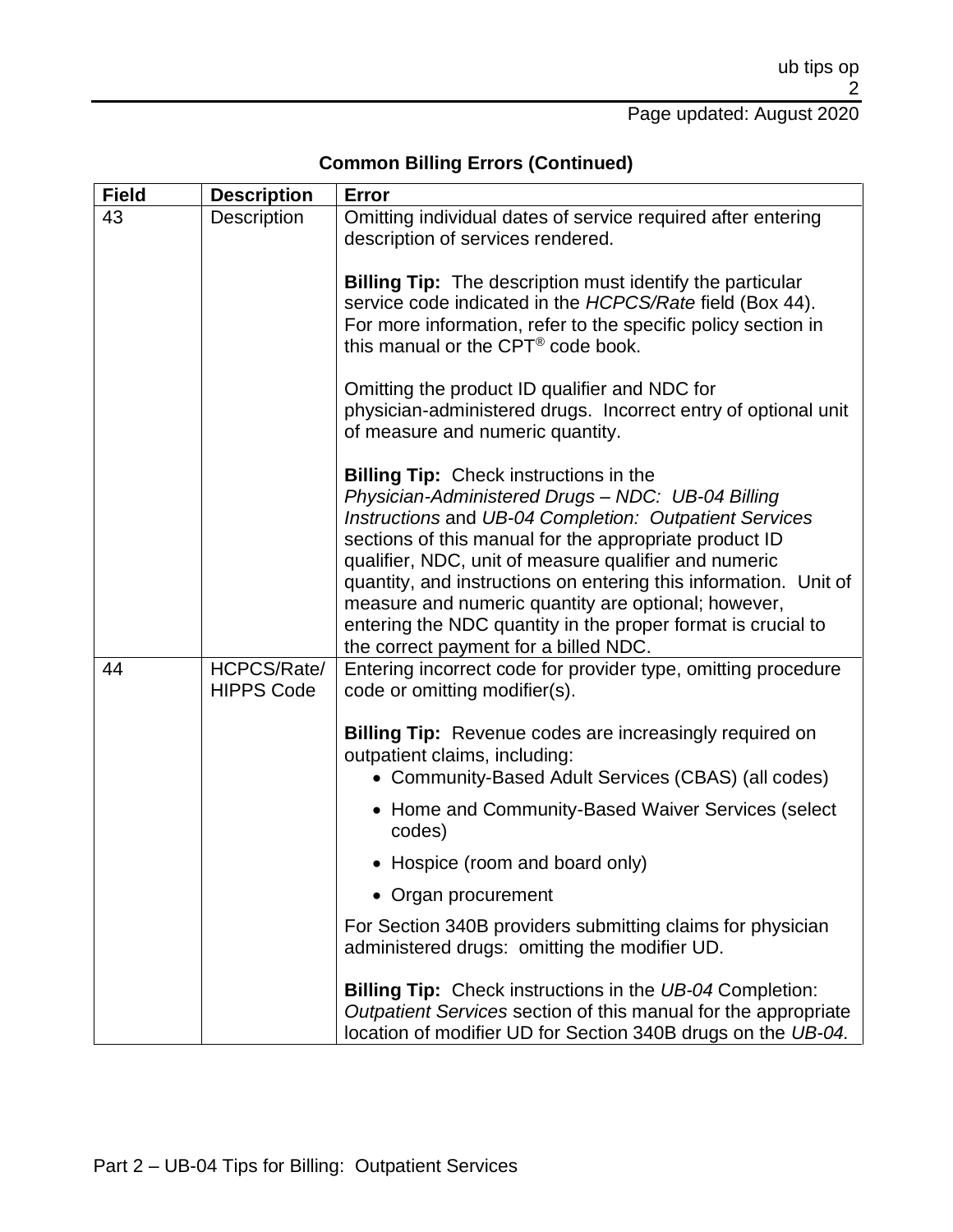Page updated: August 2020

### **Common Billing Errors (Continued)**

| <b>Field</b> | <b>Description</b>   | <b>Error</b>                                                                                                                 |
|--------------|----------------------|------------------------------------------------------------------------------------------------------------------------------|
| 46           | <b>Service Units</b> | Entering the wrong service units as required by the billing                                                                  |
|              |                      | code.                                                                                                                        |
|              |                      |                                                                                                                              |
|              |                      | <b>Billing Tip:</b> Although this is a seven-digit field, Medi-Cal<br>only allows two digits in this field.                  |
| 50 A thru C  | Payer Name           | Entering a Place of Service code.                                                                                            |
|              |                      |                                                                                                                              |
|              |                      | Billing Tip: Enter the two-digit facility type and one-                                                                      |
|              |                      | character frequency code as specified in the National                                                                        |
|              |                      | Uniform Billing Data Element Specifications manual in the                                                                    |
|              |                      | Type of Bill field (Box 4).                                                                                                  |
|              |                      | Missing all payer information.                                                                                               |
|              |                      |                                                                                                                              |
|              |                      | <b>Billing Tip:</b> Be sure to enter the "O/P" indicator.                                                                    |
| 54 A thru B  | Prior                | Missing prior payment or Other Health Coverage not                                                                           |
|              | Payments             | indicated.                                                                                                                   |
|              | (Other               |                                                                                                                              |
|              | Coverage)            | <b>Billing Tip:</b> Be sure to enter the patient's other health<br>insurance payment. Do not enter Medicare payments in this |
|              |                      | box.                                                                                                                         |
| 56           | <b>NPI</b>           | Missing or incorrect NPI number.                                                                                             |
|              |                      |                                                                                                                              |
|              |                      | <b>Billing Tip: Enter the NPI.</b>                                                                                           |
| 60 A thru C  | Insured's            | Missing the recipient's Medi-Cal ID number.                                                                                  |
|              | Unique ID            |                                                                                                                              |
|              |                      | <b>Billing Tip:</b> Verify that the recipient is eligible for the                                                            |
|              |                      | services rendered by using the POS network or telephone                                                                      |
|              |                      | AEVS. Do not enter the Medicare ID number.                                                                                   |
| 63           | <b>Treatment</b>     | Entering EVC number instead of the TAR number.                                                                               |
|              | Authorization        |                                                                                                                              |
|              | Codes                | <b>Billing Tip:</b> The EVC number is only for verifying eligibility.                                                        |
|              | <b>Remarks</b>       | Do not enter this number on the claim.                                                                                       |
| 80           |                      | Reducing font size or abbreviating terminology to fit in the<br>field.                                                       |
|              |                      |                                                                                                                              |
|              |                      | <b>Billing Tip:</b> If additional information cannot be completely                                                           |
|              |                      | entered in this field, attach the additional information to the                                                              |
|              |                      | claim. Reducing font size and abbreviating terminology may                                                                   |
|              |                      | result in scanning difficulties and/or medical review denials.                                                               |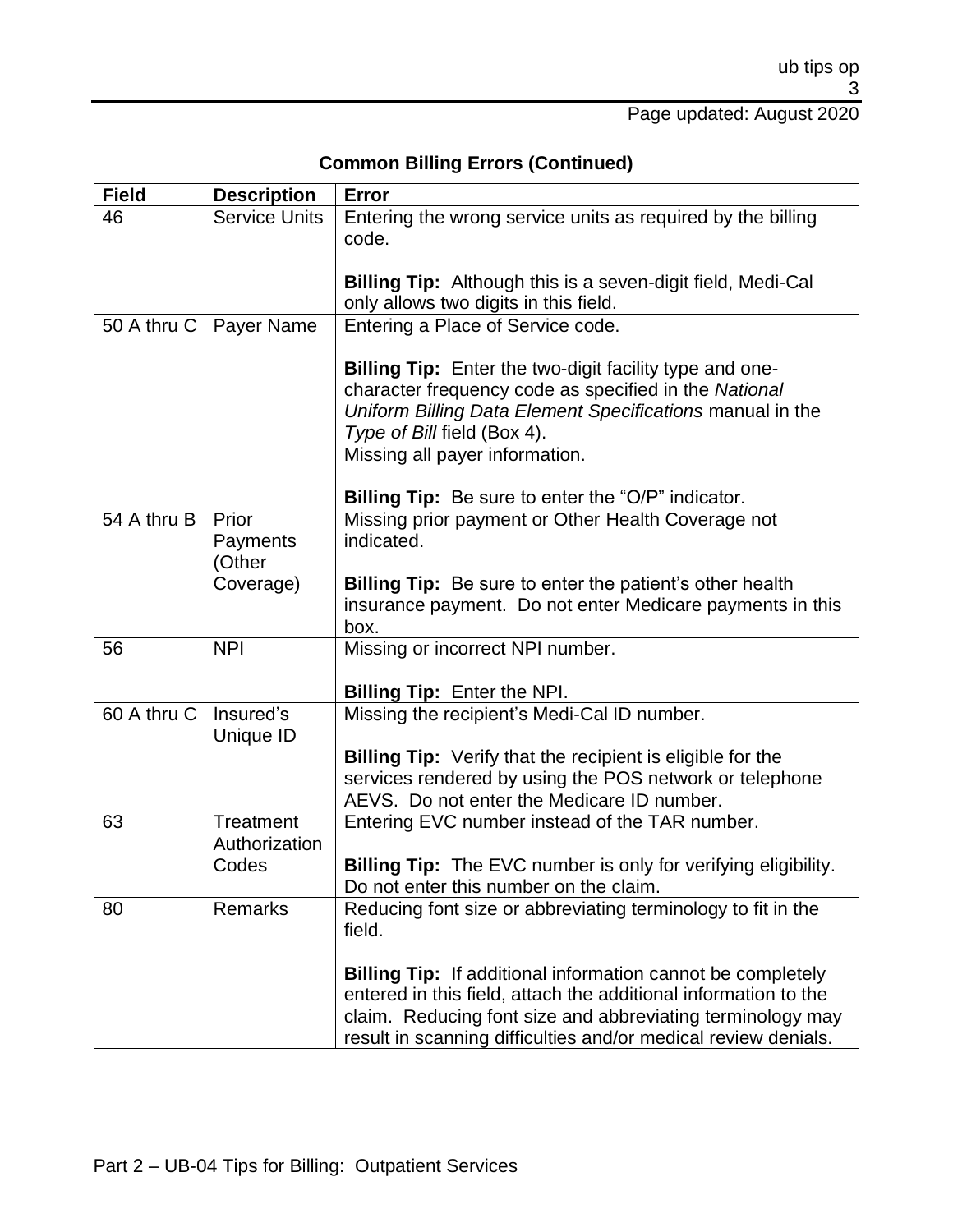#### Page updated: August 2020

## **Field Completion Reminders**

Providers should remember the following when completing the claim form.

- Submit separate claims for outpatient services. Do not combine inpatient and outpatient services on the same claim.
- Enter the provider name. Enter the address, without a comma between the city and state, and a nine-digit ZIP code, without a hyphen, in the upper left corner of the form (Box 1). A telephone number is optional in this field.
- **Note:** The nine-digit ZIP code entered in this box must match the providing biller's nine-digit ZIP code on file for claims to be reimbursed correctly.
	- The upper middle *Unlabeled* field (Box 2) is reserved for the California MMIS Fiscal Intermediary use only. Type only in areas of the claim form designated as fields. Do not type in undesignated white space.
	- Enter the three-digit facility type code in the *Type of Bill* field (Box 4).
	- Enter the service date for each detail line.
	- To strike out a claim line with incorrect information, draw a line through the entire detail line from the left border of the *Revenue Code* field (Box 42) to the right border of the *Unlabeled* field (Box 49). Enter the correct billing information on another detail line. Be sure to use only a blue or black ballpoint pen. Felt-tip pens are unacceptable.
	- Include the individual dates of service after entering a description of services rendered in the *Description* field (Box 43) for "from-through" billing.
	- Enter "001" (Total Charges) in field 42, line 23, and enter the total amount in field 47, line 23.
	- Enter the provider's NPI in the *NPI* field (Box 56). For atypical providers who do not have an NPI, enter the provider number in the *Other Provider ID* field (Box 57).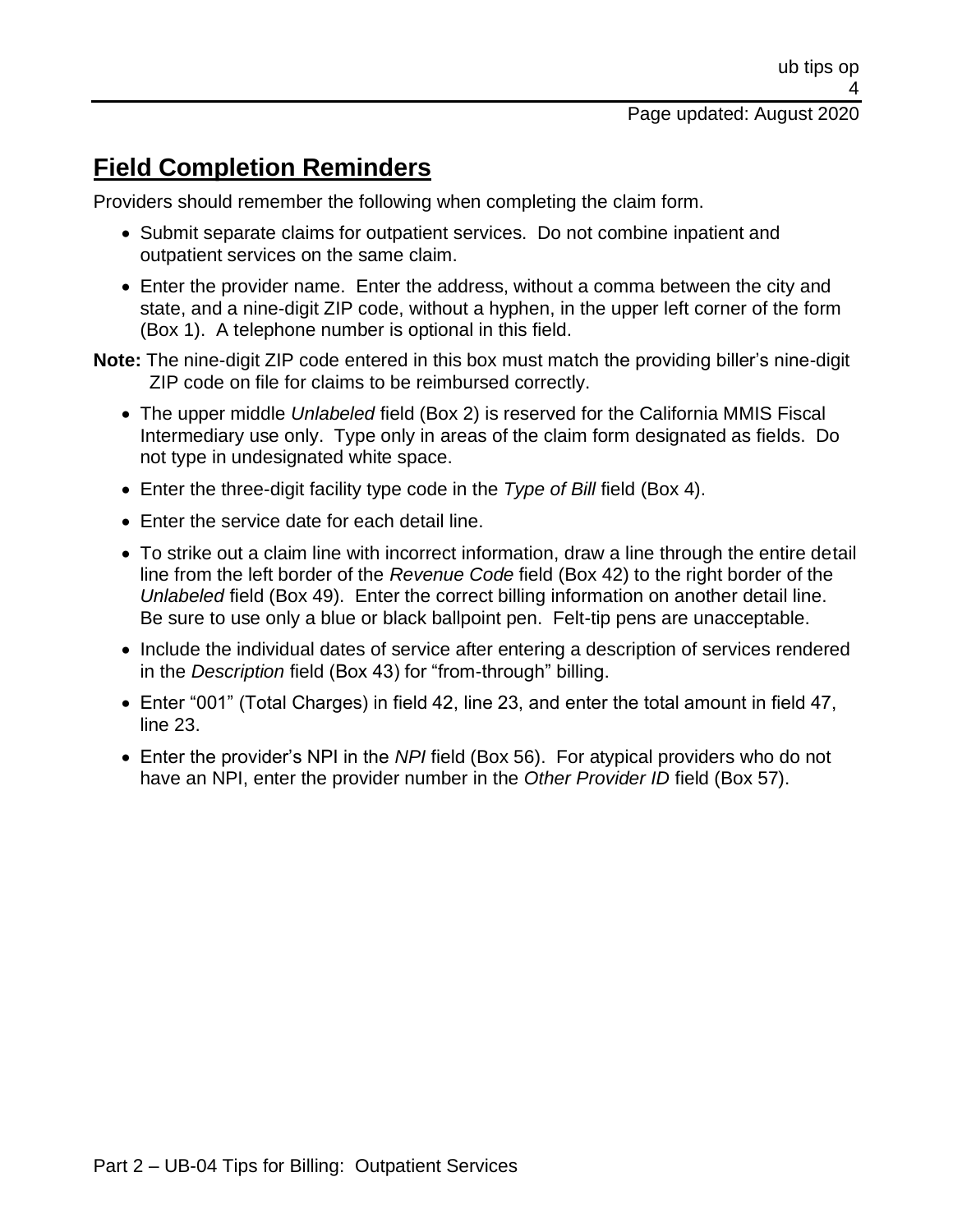## **Paper Claim Form Requirements**

The following paper claim form requirements and standard billing procedures can speed claim processing and prevent delays. Before submitting claims, check to see that:

- The *UB-04* claim is printed with "drop-out" ink and that the form meets National Uniform Billing Committee (NUBC) standards.
- The original claim is submitted. Carbon copies or photocopies, computer-generated claim form facsimiles or claim forms created on laser printers are not acceptable.
- Individual claim forms are separated. Each claim is processed separately. Do not staple individual claims together. Stapling individual claims together indicates the second claim is an "attachment," not an original claim to be processed separately.
- All perforated sides are removed. For accurate scanning, be sure to leave a  $\frac{1}{4}$ -inch border on the left and right side of the form after removing the perforated sides.
- Information is typed within the designated area of the field. Be sure the type falls completely within the text space and is properly aligned with corresponding information. If using a DOT matrix printer, do not use "draft mode." The characters do not have enough distinction and clarity for the optical character reader to accurately determine the contents.
- All dates are entered without slashes. Do not use punctuation, such as decimal point (.), dollar sign (\$), positive (+) or negative (-) symbol when entering amounts.
- Attachments are taped to an 8<sup>1/2</sup> x 11-inch sheet of paper with non-glare tape. Do not use original claims as attachments.